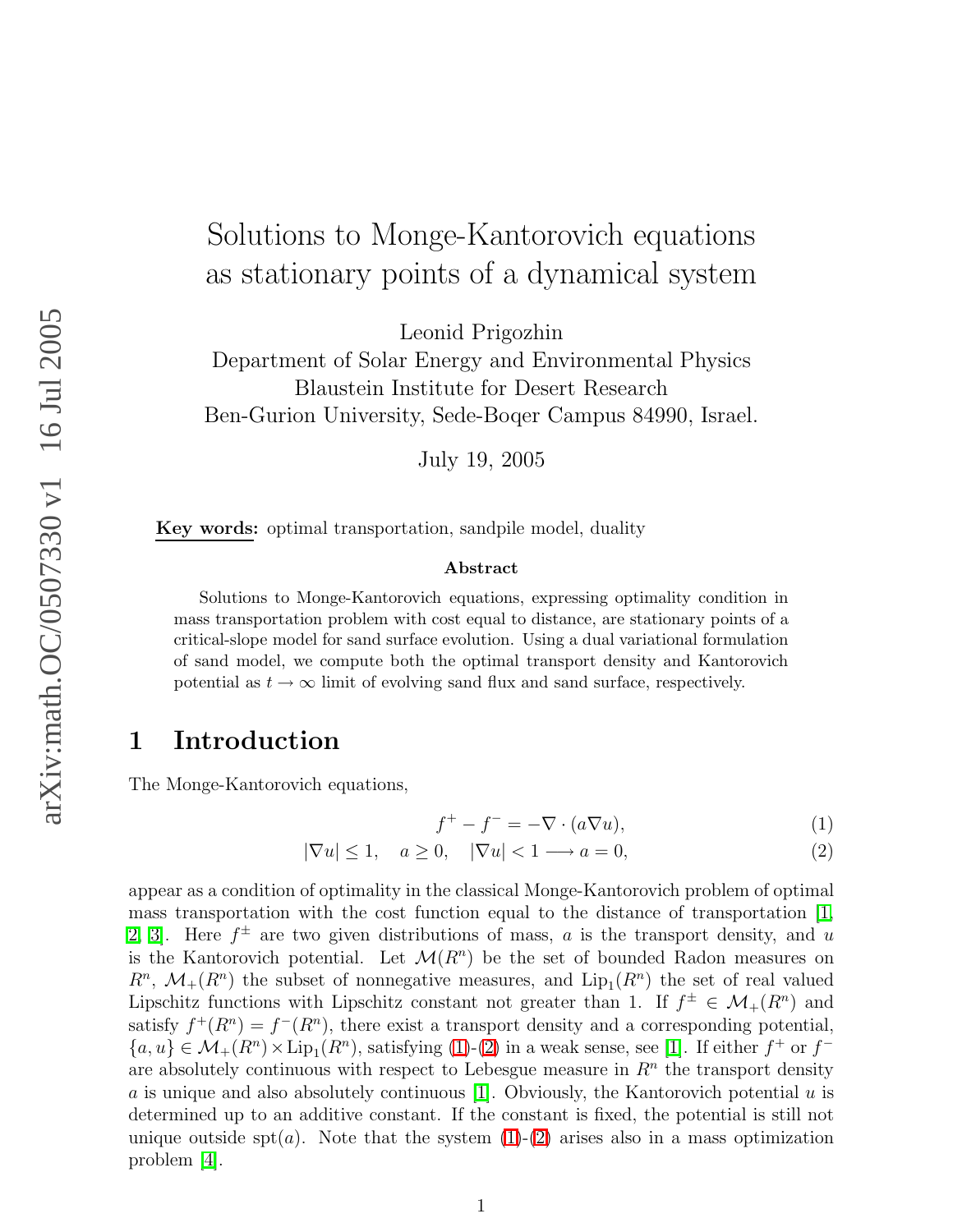<span id="page-1-0"></span>A critical-slope model for sand surface evolution ([\[5\]](#page-5-4), see also [\[6,](#page-6-0) [7\]](#page-6-1))

$$
f - \partial_t u = -\nabla \cdot (a\nabla u), \quad u|_{t=0} = u_0(x), \tag{3}
$$

$$
|\nabla u| \le k, \quad a \ge 0, \quad |\nabla u| < k \longrightarrow a = 0,\tag{4}
$$

can be regarded as a non-stationary version of the Monge-Kantorovich equations. Here  $x \in R^2$ ,  $u(x, t)$  is the evolving sand surface,  $f(x, t)$  is the intensity of external source, k is the tangent of the sand angle of repose,  $a(x, t)$  is the sand transport density (if  $k = 1$ ) or proportional to it, and the initial surface  $u_0$  satisfies the equilibrium constraint  $|\nabla u_0| \leq k$ .

Indeed, it can be proved that if the source intensity f is nonnegative, the term  $\partial_t u$ is nonnegative too and, as was noted in [\[8\]](#page-6-2), comparison of the two systems shows that at each time moment sand from the source is instantly incorporated into the bulk in a way that minimizes sand transport under the constraint  $|\nabla u| \leq k$ . The height function u plays here the role of Kantorovich potential.

In this note we explore an opposite approach to this similarity. Let the source intensity be a time-independent Radon measure,  $f = f^+ - f^-$ , such that  $f^{\pm} \in \mathcal{M}_+(R^n)$  and satisfy  $f^+(R^n) = f^-(R^n)$ . Starting with an admissible initial condition  $u_0$ , we seek a solution to Monge-Kantorovich equations as the  $t \to \infty$  limit of solution to [\(3\)](#page-1-0)-[\(4\)](#page-1-0). To solve this latter evolutionary problem we employ the numerical algorithm [\[9\]](#page-6-3) based on a dual variational formulation of the sand model written for flux of sand pouring down the evolving sand surface [\[10\]](#page-6-4).

#### 2 Variational formulations of sand model

To study the evolution of sand surface, it is convenient to exclude from equations [\(3\)](#page-1-0)-[\(4\)](#page-1-0) the transport density a, the Lagrange multiplier related to the constraint  $|\nabla u| \leq k$ , and rewrite the model as a variational inequality for u alone. For bounded domains and appropriate boundary conditions, the inequality was obtained in [\[5,](#page-5-4) [6\]](#page-6-0). Similar formulation of the initial value problem has been independently derived and studied in [\[7\]](#page-6-1):

$$
u(.,t) \in K: \ (\partial_t u - f, \varphi - u) \ge 0, \ \ \forall \varphi \in K,
$$
  
\n
$$
u|_{t=0} = u_0,
$$
\n(5)

<span id="page-1-1"></span>where  $K = \{ \varphi \in L^2(R^2) : |\nabla \varphi| \leq k \text{ a.e.} \}.$  We assume both  $u_0 \in K$  and f have compact supports. In this case  $spt(u)$  remains compact for each  $t > 0$ , see [\[7\]](#page-6-1).

The inequality [\(5\)](#page-1-1) can be used for efficient computation of the evolving sand surface u. However, the dual variable,  $a$ , remains unknown and difficult to find. Such situation is typical also of other critical-state problems. Because of this reason the dual variational formulations [\[10\]](#page-6-4), resembling mixed variational inequalities in elasto-plasticity [\[11\]](#page-6-5) and allowing to find both variables simultaneously (see [\[9\]](#page-6-3)), can be preferable. Having in mind the application to Monge-Kantorovich problem, we assume  $x \in R^n$  and allow for non-constant coefficients  $k = k(x) \geq 0$  to treat problems with, say, subregions through which mass transportation is forbidden or, on the contrary, where it is free of charge.

Suppose the pair  $\{u, a\}$  satisfies the model relations [\(3\)](#page-1-0)-[\(4\)](#page-1-0). Then, for the horizontal projection of surface flux of sand  $q = -a\nabla u$  and arbitrary test field  $\psi$  we obtain

$$
\nabla u \cdot (\boldsymbol{\psi} - \boldsymbol{q}) \ge -|\nabla u||\boldsymbol{\psi}| - \nabla u \cdot \boldsymbol{q} = -|\nabla u||\boldsymbol{\psi}| + k|\boldsymbol{q}| \ge -k|\boldsymbol{\psi}| + k|\boldsymbol{q}|.
$$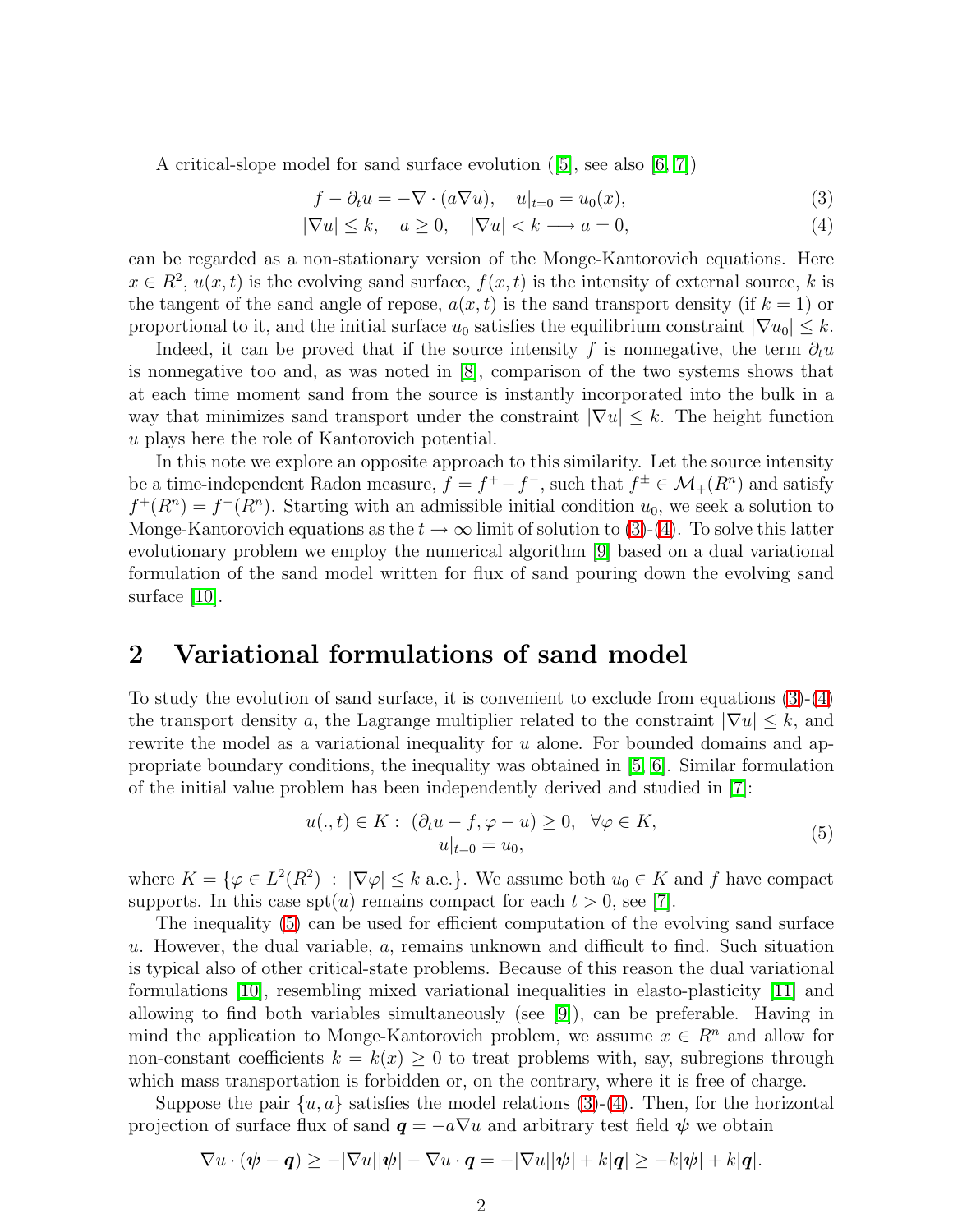Noting that support of u is bounded and integrating, we obtain  $(\nabla u, \psi - \mathbf{q}) \geq \phi(\mathbf{q}) - \phi(\psi)$ , where  $\phi(q) = \int_{R^n} k|q|$ , and also  $(\nabla u, \psi - q) = -(u, \nabla \cdot {\psi - q})$ . Therefore,

<span id="page-2-1"></span>
$$
\phi(\boldsymbol{\psi}) - \phi(\boldsymbol{q}) - (u, \nabla \cdot {\boldsymbol{\psi}} - \boldsymbol{q}) \geq 0.
$$

Integrating now the balance equation [\(3\)](#page-1-0) in time we get

$$
u = u_0 + \int_0^t f \, dt - \nabla \cdot \int_0^t \mathbf{q} \, dt \tag{6}
$$

<span id="page-2-0"></span>and arrive at the mixed variational inequality written for the sand flux alone:

$$
\boldsymbol{q}(.,t) \in V : \left(\nabla \cdot \int_0^t \boldsymbol{q} \, dt - \mathcal{F}, \nabla \cdot \{\boldsymbol{\psi} - \boldsymbol{q}\}\right) + \phi(\boldsymbol{\psi}) - \phi(\boldsymbol{q}) \ge 0 \tag{7}
$$

for any  $\psi \in V$ . Here  $\mathcal{F} = u_0 + \int_0^t f \, dt$  and we define

$$
V = \{ \psi \in [\mathcal{M}(R^n)]^n : \nabla \cdot \psi \in L^2(R^n) \}.
$$

Several comments about the variational formulation [\(7\)](#page-2-0) can be necessary.

The problem is not coercive in the usual Sobolev spaces. Nevertheless, under suitable conditions on the source function  $f$ , existence of a solution can be established [\[12\]](#page-6-6).

Since the divergence of flux  $q$  belongs to  $L^2$ , we expect the continuity of normal component of sand flux; the tangential component of  $q$  can be discontinuous (this corresponds to continuity of transport density along the transport rays). To solve such a problem numerically, one should use the divergence-conforming finite elements that do not enforce any additional smoothness on the solution.

Suppose the flux has been found as a solution to [\(7\)](#page-2-0). Obviously, the transport density is easily determined for  $k > 0$  as  $a = |q|/k$ . The surface u (potential in the Monge-Kantorovich problem) can be calculated by means of the equation [\(6\)](#page-2-1).

#### 3 Solution of Monge-Kantorovich equations

To approximate the inequality [\(7\)](#page-2-0) numerically, we smoothed the non-differentiable functional  $\phi$  by introducing  $|\mathbf{q}|_{\varepsilon} = (|\mathbf{q}|^2 + \varepsilon^2)^{1/2}$ , discretized the regularized equality problem in time, employed the divergence-conforming Raviart-Thomas finite elements of lowest order (see, e.g., [\[13\]](#page-6-7)) and used vertex sampling on the nonlinear term. Resulting nonlinear algebraic systems were solved at each time level iteratively using a form of successive over-relaxation. We refer to [\[12\]](#page-6-6) for details and make only several remarks related to efficient implementation of this algorithm to Monge-Kantorovich equations.

i) The needed solutions are obtained as the  $t \to \infty$  limit of solutions to [\(7\)](#page-2-0) with the time-independent sources satisfying  $f(R^n) = 0$ . To find this limit, we need not solve the nonlinear equations at each time level with high accuracy: only a few iterations are needed before the transition to a new time level. If, however, the Kantorovich potential is also of interest by some reason, the time step and the number of iterations should ensure accurate calculation of the integral in [\(6\)](#page-2-1).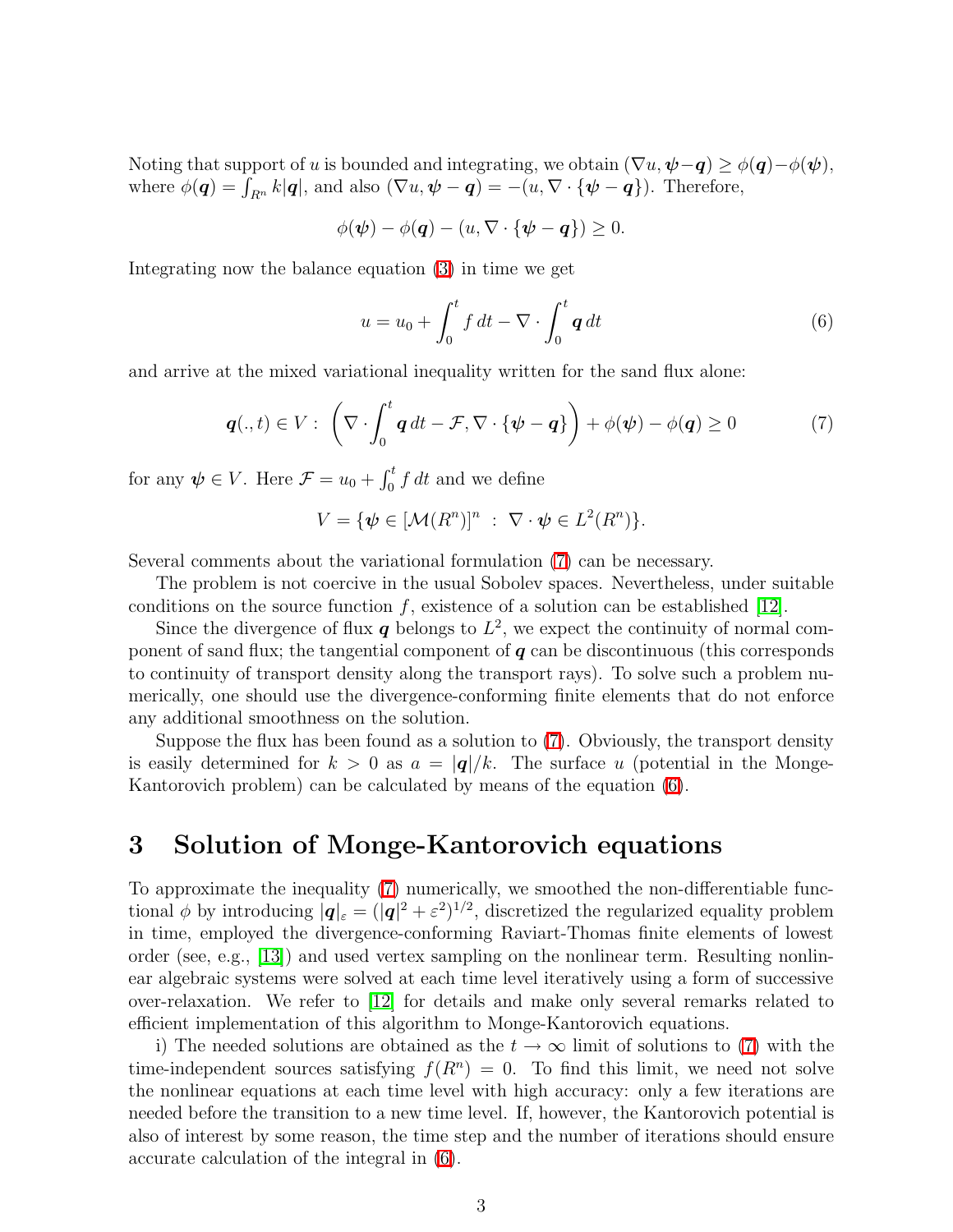ii) Suppose that transportation through an open domain  $\Omega$  is forbidden. To model this situation, it is possible to solve the problem in  $R^n \setminus \Omega$  with  $q_n|_{\partial \Omega} = 0$ . Another possibility (used in this work) is to solve also in  $\Omega$  but set  $k|_{\Omega} = \infty$ . Then, if **q** solves [\(7\)](#page-2-0), the flux  $q|_{\Omega}$  must be zero. Since the normal component of flux is continuous, only tangential to domain boundary flux of mass is permitted: the optimal mass transportation rounds the obstacle.

iii) Numerical solution of [\(7\)](#page-2-0) is possible only in a bounded domain and it is desirable to make the computational domain as small as possible. However, if the domain is not large enough, at some (depending on  $u_0$ ) time moment  $\text{spt}(\boldsymbol{q}(\cdot,t))$  can reach the domain boundary. To avoid any material loss through the boundary, we can surround the domain by an obstacle (see previous comment). On the other hand, we do not want the artificial obstacle to affect our solution. Since the transport set in Monge-Kantorovich problem (without obstacles) consists of straight transport rays that begin in  $spt(f^+)$  and end in spt $(f^-)$ , we can choose any computational domain containing the convex hull of  $spt(f) = spt(f^+) \bigcup spt(f^-)$  and surround it by an obstacle. Our choice of domain (and  $u_0$ ) can influence only the Kantorovich potential outside the establishing in  $t \to \infty$  limit transport set, where this potential is not unique.

In all examples below, the computations were performed in a square surrounded by an obstacle (we set  $k = 10^6$  in a thin border around the square). Matlab Partial Differential Equation Toolbox was used for generation of finite element meshes.

*Example 1.* Support of  $f^+$  consists of two upper ellipses in which the density of  $f^+$  is 1 (see Fig. [1\)](#page-3-0). The mass from  $f^+$  is to be uniformly distributed in the third ellipse below.



<span id="page-3-0"></span>Figure 1: Solution to Monge-Kantorovich equations. Left: the optimal flux and levels of Kantorovich potential. Right: contour plot of  $|q|$ .

Example 2. Let  $f^+$  and  $f^-$  be uniformly distributed in upper and lower rectangles, respectively, the ellipse between them is an obstacle (see Fig. [2\)](#page-4-0). In this case the transport density is not absolutely continuous: it becomes concentrated on part of the obstacle boundary (see also [\[14\]](#page-6-8) for analysis of transport density in a sandpile growth problem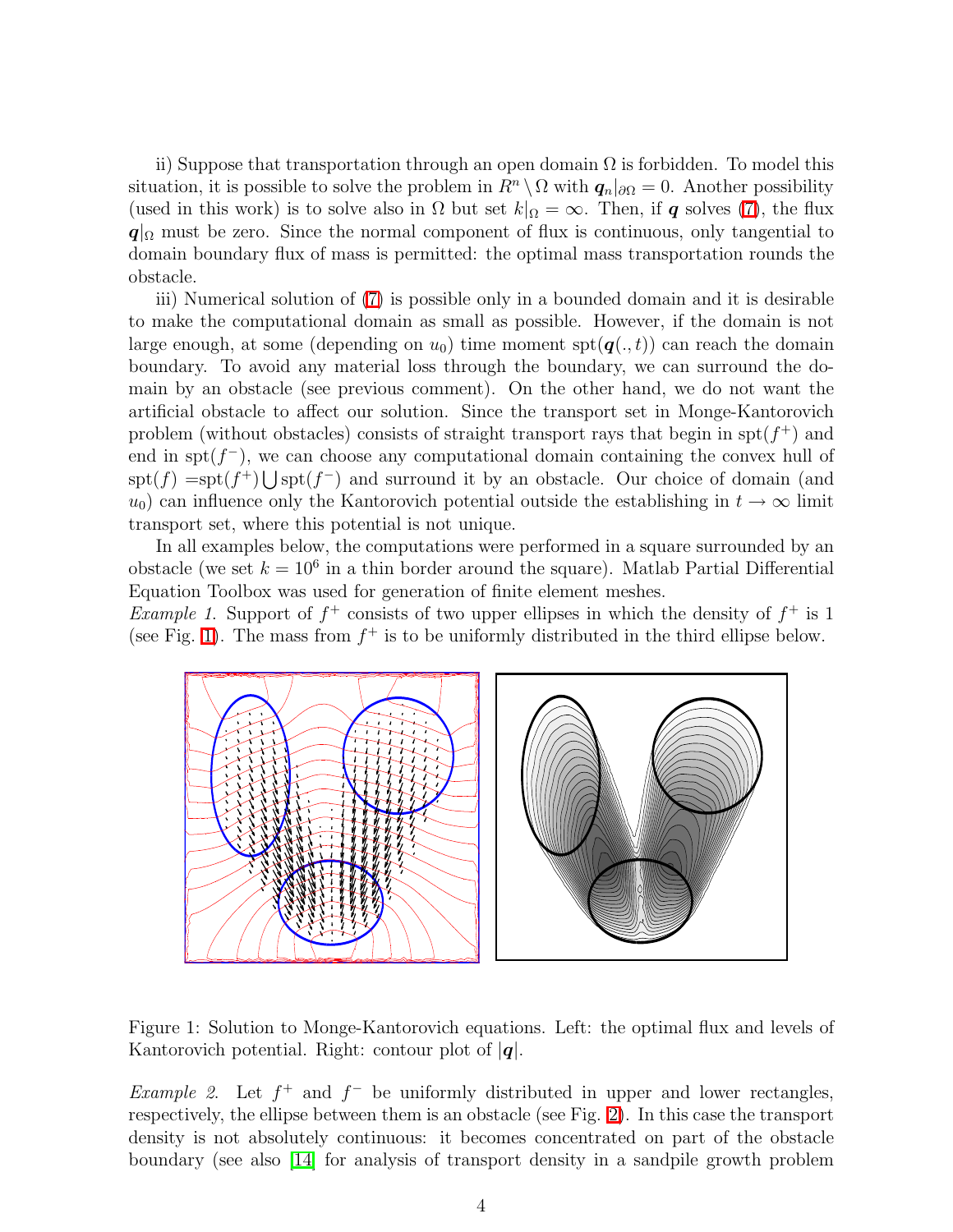with an obstacle).



<span id="page-4-0"></span>Figure 2: As in fig. [1;](#page-3-0) problem with an obstacle to mass transportation.

Example 3. Let  $f^+$  and  $f^-$  be uniformly distributed in upper and lower rectangles, respectively, and the third polygon in Fig. [3](#page-4-1) be a "highway" where the transportation cost is significantly reduced. To model this situation, we set  $k = 0.01$  in the polygon (which makes transportation through this area hundred times cheaper). Not surprisingly, the optimal transportation in this case is concentrated mostly upon the highway.



<span id="page-4-1"></span>Figure 3: As in fig. [1;](#page-3-0) problem with a region of cheap transportation.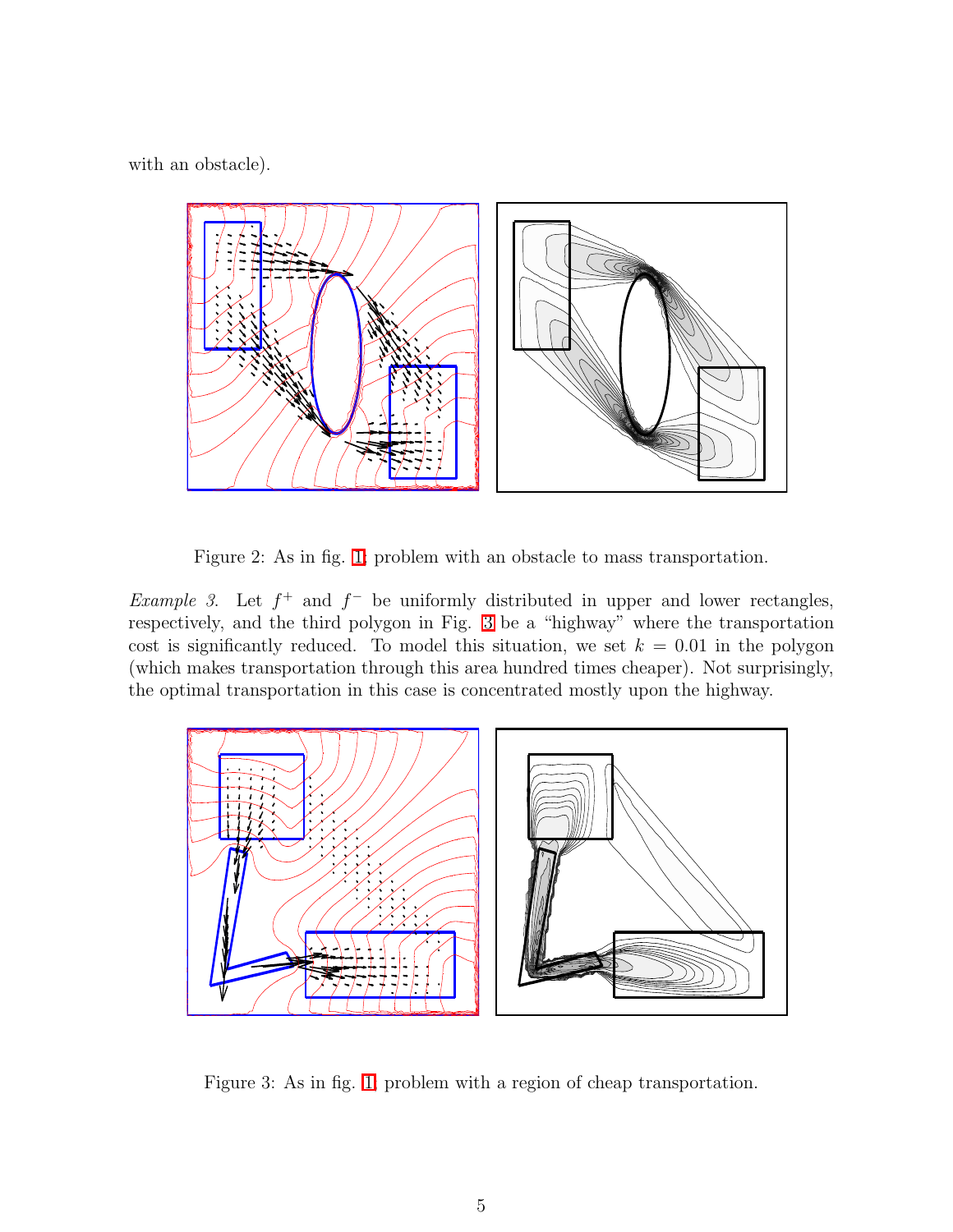#### 4 Conclusion

We used formally the similarity of the Monge-Kantorovich equations and a model for sand surface evolution to present solutions to Monge-Kantorovich equations as stationary points of a dynamical system and find them numerically. We note that, although it remains to prove rigorously the solutions to non-stationary problem do have the  $t \to \infty$ limit, numerical examples confirm this statement and demonstrate the efficiency of our approach. Our hypothesis is the convergence, in fact, occurs in a finite time.

It seems interesting to give also an "optimal mass transportation" interpretation of sand model equations. Let  $f^+(x,t)$  and  $f^-(x,t)$  be, respectively, the production and consumptions rates of some homogeneous commodity and  $u_0(x)$  its initial distribution. Let, at any time moment, the local price of this commodity be defined as  $-u(x, t)$ , i.e., the price is positive if there is a deficit,  $u(x, t) < 0$ , and is negative if there is a surplus  $u(x, t) > 0$  which needs storing.

Whenever the price difference between two arbitrary points, x and y, exceeds the cost of transportation of one commodity unit from one of these points to another,  $c(x, y) =$  $|x-y|$ , the prices adjust themselves instantaneously, since a cheaper price is available by buying elsewhere and transporting. Condition of price equilibrium can thus be written in the form  $|u(x) - u(y)| \le |x - y|$  or, locally,  $|\nabla u| \le 1$ . Assuming the initial distribution of goods  $u_0$  satisfies this condition, we describe its further evolution driven by production and consumption as

$$
\partial_t u + \nabla \cdot \mathbf{q} = f^+ - f^-, \quad u|_{t=0} = u_0(x)
$$

and assume that the mass flux q is always directed towards the price gradient:  $q = -a\nabla u$ , where  $a(x, t) \geq 0$  is an unknown scalar function. Finally, if  $|u(x) - u(y)| < |x - y|$ , the transportation from one of these points to another can only increase the cost and is unprofitable. Locally, this can be reformulated as the condition  $|\nabla u| < 1 \longrightarrow a(x,t) = 0$ , which brings us to the critical-state model  $(3)-(4)$  $(3)-(4)$  in which all transport occurs at the border of equilibrium.

### <span id="page-5-0"></span>References

- [1] L. Ambrosio, Lecture notes on optimal transport, in: L. Ambrosio et al., Mathematical Aspects of Evolving Interfaces, Lect. Notes in Math. 1812 (2003) 1-52.
- <span id="page-5-1"></span>[2] L.C. Evans and W. Gangbo, Differential Equations Methods for the Monge-Kantorovich Mass Transfer Problem, Mem. Amer. Math. Soc. 137 (1999), no. 653.
- <span id="page-5-2"></span>[3] M. Feldman and R.J. McCann, Uniqueness and transport density in Monge's mass transportation problem, Calc. Var. 15 (2002) 81-113.
- <span id="page-5-3"></span>[4] G. Bouchitt´e and G. Buttazzo, Characterization of optimal shapes and masses through Monge-Kantorovich equation, J. Eur. Math. Soc., 3 (2001) 139-168.
- <span id="page-5-4"></span>[5] L. Prigozhin, Sandpiles and river networks: extended systems with non-local interactions. Phys. Rev. E, 49 (1994) 1161-1167.